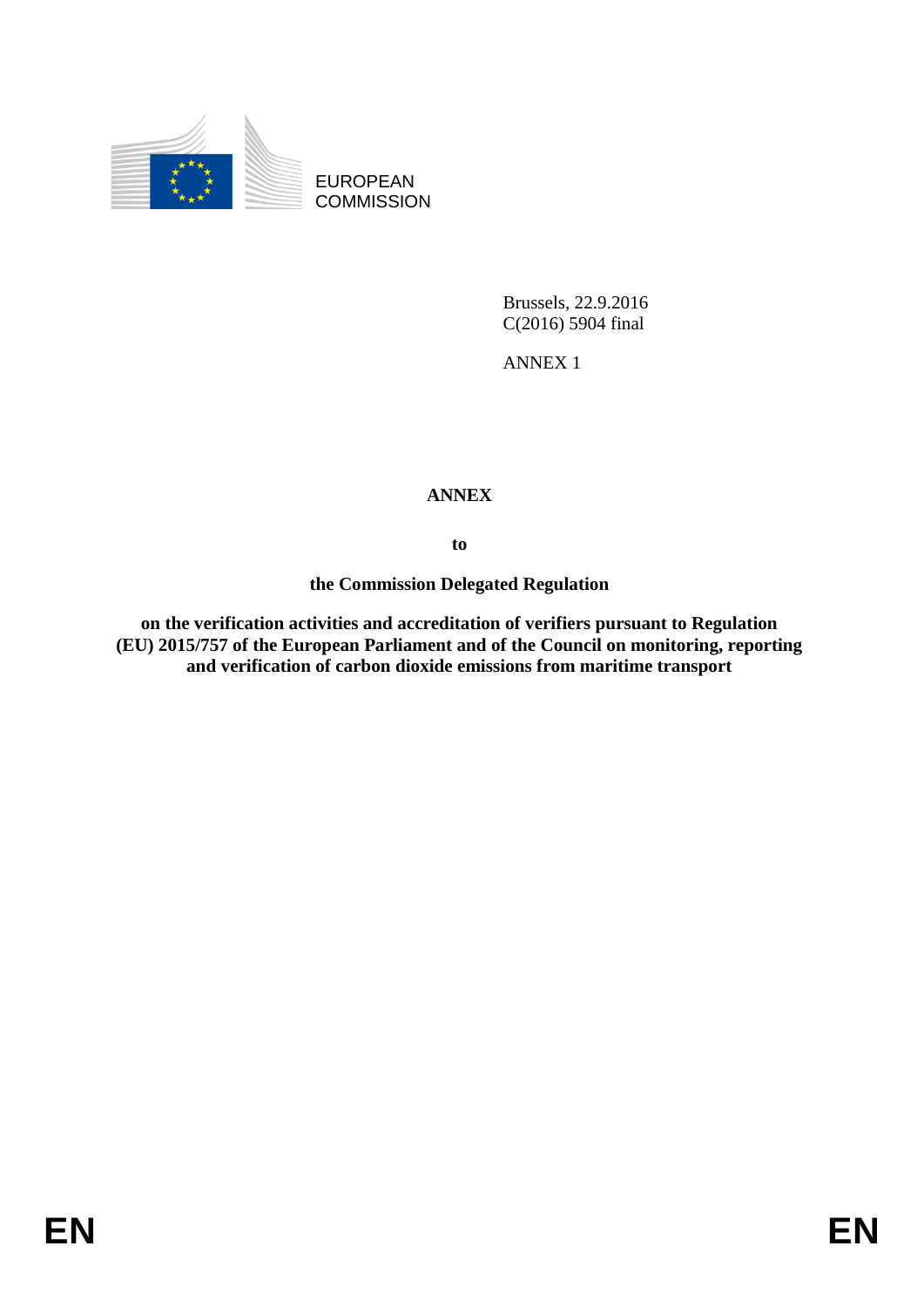## ANNEX

## **Marine-sector-specific knowledge and experience**

For the purposes of Article 24(3) knowledge and experience of the following shall be taken into consideration:

- understanding of the relevant regulations under the MARPOL Convention and the  $SOLAS$  Convention such as those on energy efficiency for ships<sup>1</sup>, the NOx Technical Code<sup>2</sup>, the Sulphur Oxides Regulation<sup>3</sup>, the Fuel Oil Quality Regulation<sup>4</sup> the Intact Stability Code 2008 and relevant guidelines (such as guidance on the development of the SEEMP);
- possible synergies between monitoring and reporting in accordance with Regulation (EU) 2015/757 and existing maritime-specific management systems, (e.g. the ISM Code) and other relevant sector-specific guidance (such as guidance on the development of the SEEMP);
- emissions sources on board the ship;
- registration of voyages and procedures ensuring the completeness and accuracy of the list of voyages (as submitted by the company);
- reliable external sources (including ship-tracking data) that could serve to cross-check information with data from ships;
- fuel consumption calculation methods, as applied by ships in practice;
- the application of uncertainty levels in accordance with Regulation (EU) 2015/757 and relevant guidance;
- the application of emission factors for all fuels used on board the ship, including LNG, hybrid fuels and biofuels;
- fuel handling, fuel cleaning, tank systems;
- ship maintenance/quality control of metering equipment;
- bunkering documents, including bunker delivery notes;
- operational logs, voyage abstracts and port abstracts, ship deck logs;
- commercial documentation, e.g. charter party agreements, bills of lading;
- existing statutory requirements;
- operation of the ship's bunkering systems;
- determination of fuel density by ships in practice;
- data-flow processes and activities for the calculation of cargo carried (in volume or mass), as applied to ship types and activities under Regulation (EU) 2015/757;
- concept of deadweight carried as applicable to ship types and activities under Regulation (EU) 2015/757 in accordance with Implementing Regulation

<sup>1</sup> <sup>1</sup> Regulation 22, Annex VI to MARPOL Convention.

<sup>2</sup> Revised technical Code on Control of Emission of Nitrogen Oxides from Marine Diesel Engines, (Resolution MEPC.176(58), as amended by resolution MEPC.177(58)).

<sup>&</sup>lt;sup>3</sup> Regulation 14, Annex VI to MARPOL Convention.

<sup>4</sup> Regulation 18, Annex VI to MARPOL Convention.